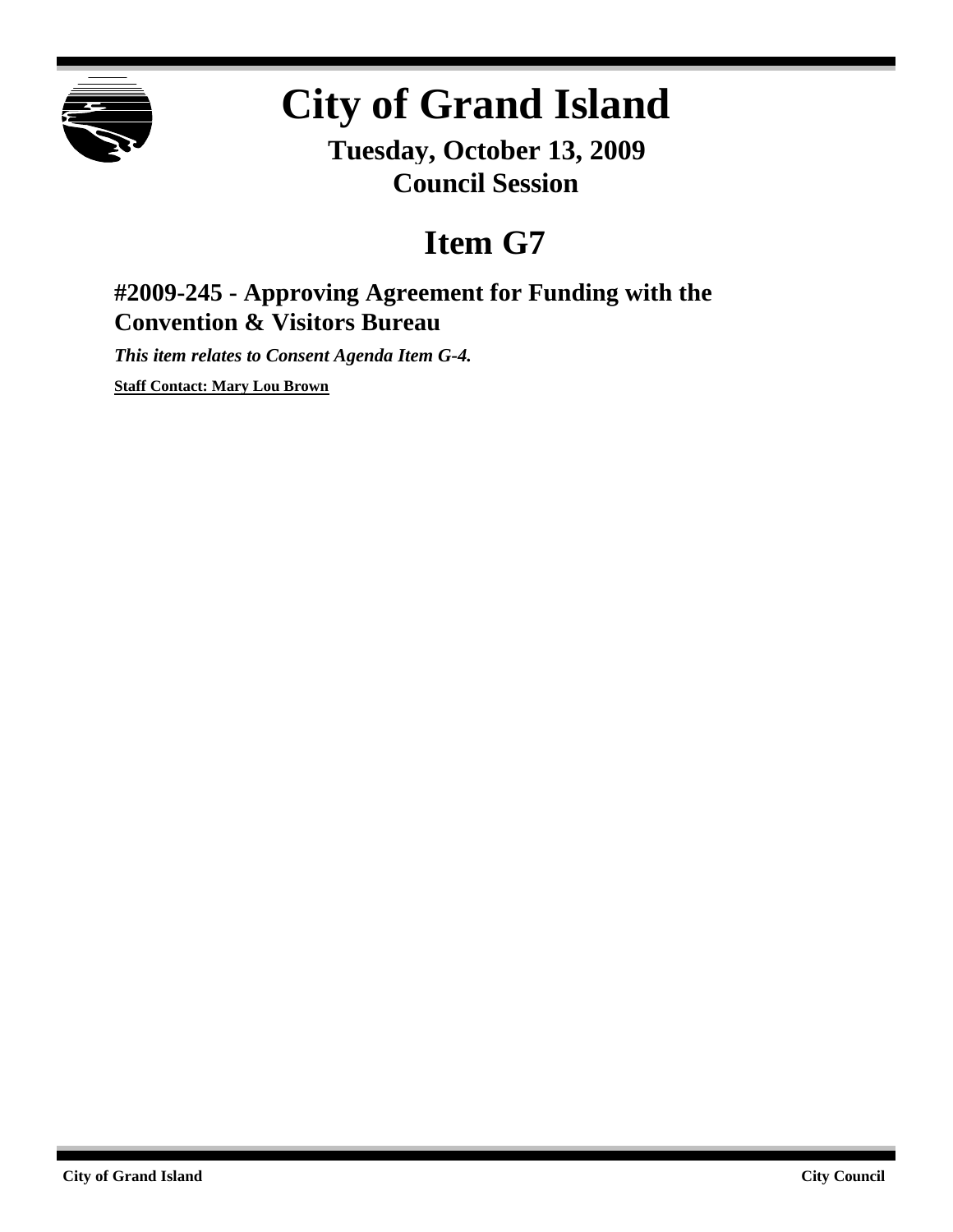#### **AGREEMENT**

THIS AGREEMENT is made and entered into this \_\_\_\_\_\_ day of 2009, by and between the CITY OF GRAND ISLAND, NEBRASKA, a Municipal Corporation, hereinafter referred to as "City", and the GRAND ISLAND HALL COUNTY CONVENTION & VISITORS BUREAU, a non-profit agency, hereinafter referred to as "CVB".

WHEREAS, the City is authorized pursuant to Neb. Rev. Stat. §16-246 to maintain the peace, good government, and welfare of the City, and for promoting the public health, safety, convenience, comfort, morals and the general interests and welfare of the inhabitants of the city; and

WHEREAS, CVB promotes and markets convention business and tourism to the Grand Island/Hall County area; and

WHEREAS, the City desires to contract with CVB to continue coordination efforts to attract and pursue such convention business and tourists to this area.

NOW, THEREFORE, in consideration of the mutual promises set forth herein, the City and CVB agree as follows:

Responsibilities. CVB shall market and promote the City of Grand Island for the  $1<sub>1</sub>$ purpose of attracting convention business and tourists to the Grand Island community.

Compensation. In consideration of CVB performing the services provided for in  $\overline{2}$ . this agreement, the City agrees to pay CVB Eight Thousand Dollars (\$8,000.00). Such amount to be paid upon the execution of this agreement by all parties, and approval of this agreement by the Grand Island City Council.

Term. This agreement shall take effect upon its approval by the City Council and 3. execution by the Mayor, and shall terminate on September 30, 2010.

Limitation. CVB hereby agrees that the money paid by the City hereunder shall  $\overline{4}$ be used solely and specifically for the purposes stated herein.

Entire Agreement. This agreement constitutes the entire agreement between the 5. City and CVB notwithstanding any other oral agreements or understandings to the contrary and may be amended only in writing, approved and executed as required by law.

IN WITNESS WHEREOF, this agreement is executed by the respective parties.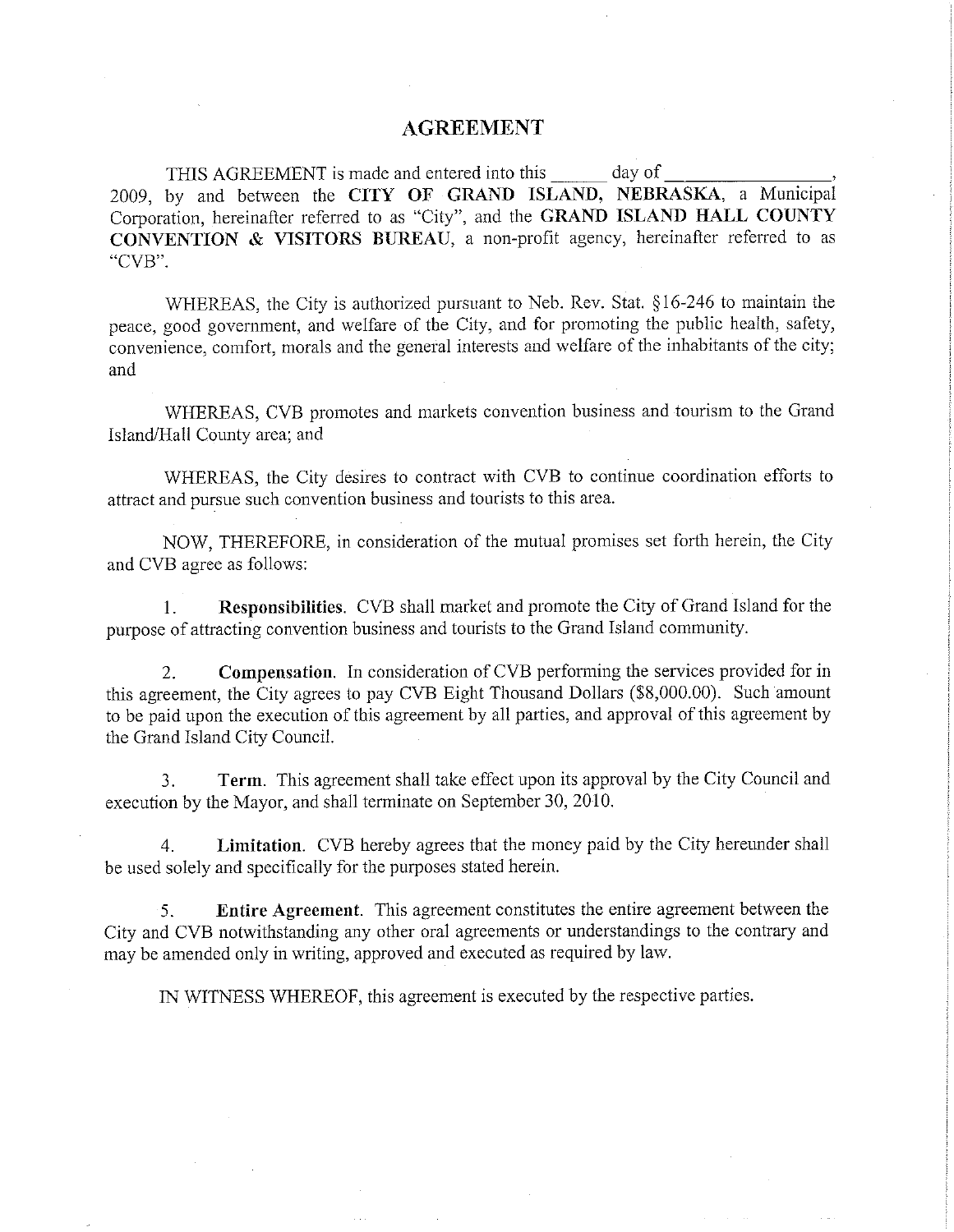CITY OF GRAND ISLAND, NEBRASKA, A municipal corporation,

By:

Margaret Hornady, Mayor

Attest:

RaNae Edwards, City Clerk

#### **GRAND ISLAND HALL COUNTY** CONVENTION AND VISITORS BUREAU, a Nebraska non-profit agency,

By:

#### Renee A. Seifert, Executive Director

#### **STATE OF NEBRASKA**

#### COUNTY OF HALL

2009, before me, the undersigned, a Notary Public in and for said County and On State, personally appeared Renee A. Seifert, Executive Director of the Grand Island Hall County Convention and Visitors Bureau, a Nebraska non-profit agency, known personally to me to be the identical person who signed the foregoing Agreement and acknowledged the execution thereof to be her voluntary act and deed for the purpose therein expressed.

WITNESS my hand and notarial seal the date above written.

) ) ss

 $\mathcal{E}$ 

Notary Public